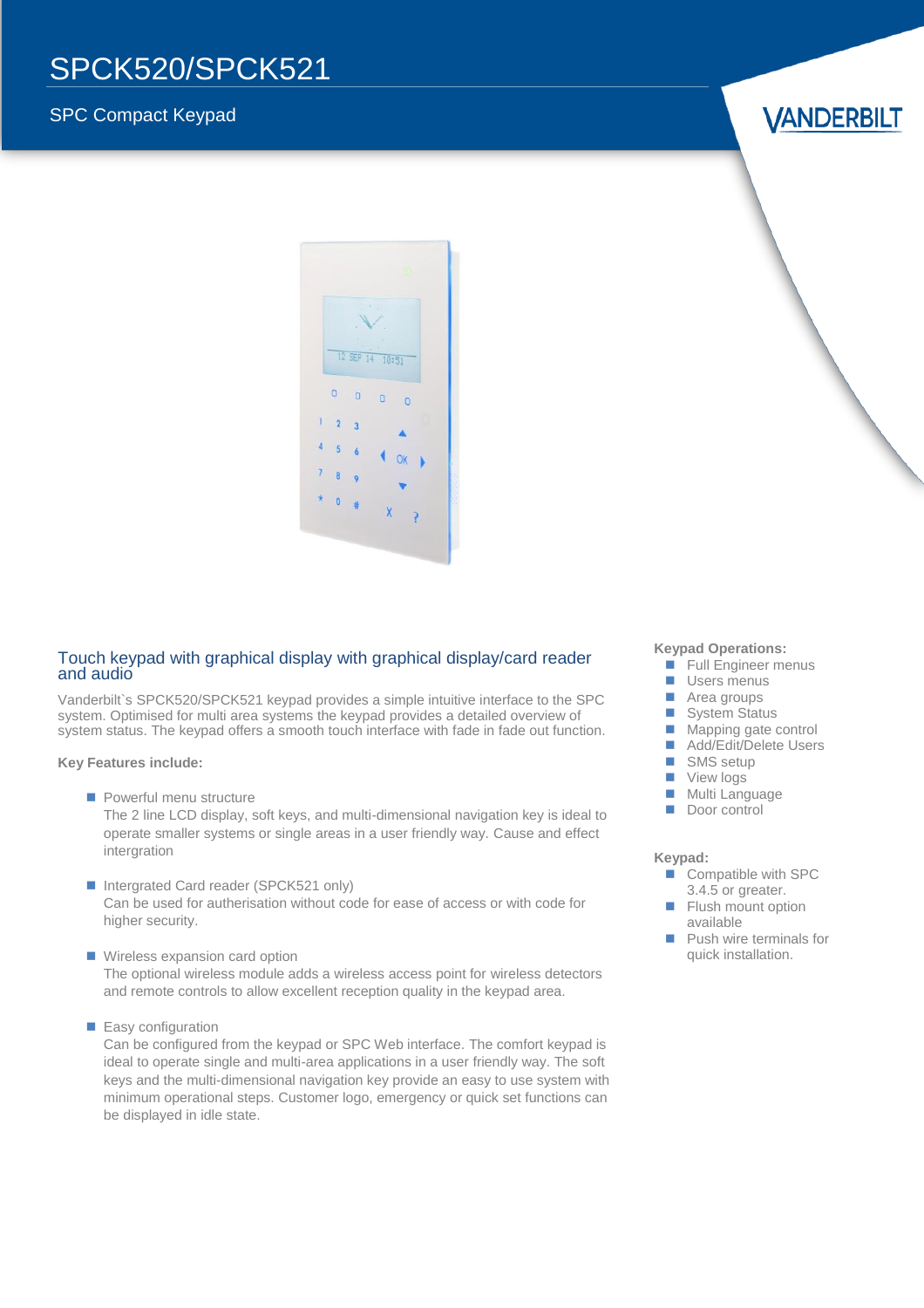# SPCK520/SPCK521

### SPC Compact Keypad

# **VANDERBILT**



#### **Technical Data**

| Functional                  |                                                                             |  |
|-----------------------------|-----------------------------------------------------------------------------|--|
| Display                     | 128 x 64 pixels (approx. 6 x 20 characters)                                 |  |
| <b>LED</b> indicators       | 5 status LEDs                                                               |  |
| Special keys                | 4 soft keys, 1 multi-dimensional navigation key                             |  |
| Interfaces                  | X-BUS (in, out)                                                             |  |
| <b>Power and Mechanical</b> |                                                                             |  |
| Operating voltage           | $9.5 - 14$ V DC                                                             |  |
| Tamper contact              | Front/back spring tamper                                                    |  |
| Operating temperature       | $5^\circ \sim +40^\circ \text{C}$                                           |  |
| Housing                     | Plastic housing (PMMA, PC ABS, ABS)                                         |  |
| Colour                      | RAL 9003 (signal white)                                                     |  |
| <b>Dimensions</b>           | 110 x 150 x 17.5 mm                                                         |  |
| Weight                      | $0.250$ kg                                                                  |  |
| SPCK520                     |                                                                             |  |
| Operating current           | Max. 210 mA at 12 V DC (backlight, LEDs and voice<br>annunciation operated) |  |
| Quiescent current           | Max. 55 mA at 12 V DC                                                       |  |
| Audio                       | Supported via integrated speaker                                            |  |
| <b>SPCK521</b>              |                                                                             |  |
| Operating current           | Max. 210 mA at 12 V DC (backlight, LEDs and<br>voice annunciation operated) |  |
| Quiescent current           | Max, 95 mA at 12 V DC                                                       |  |
| <b>Card Reader</b>          | EM 4102 and Mifare                                                          |  |
| Audio                       | Supported via integrated speaker                                            |  |

Vanderbilt © Vanderbilt 2016 I-200090-2 page 2 VANDERBILT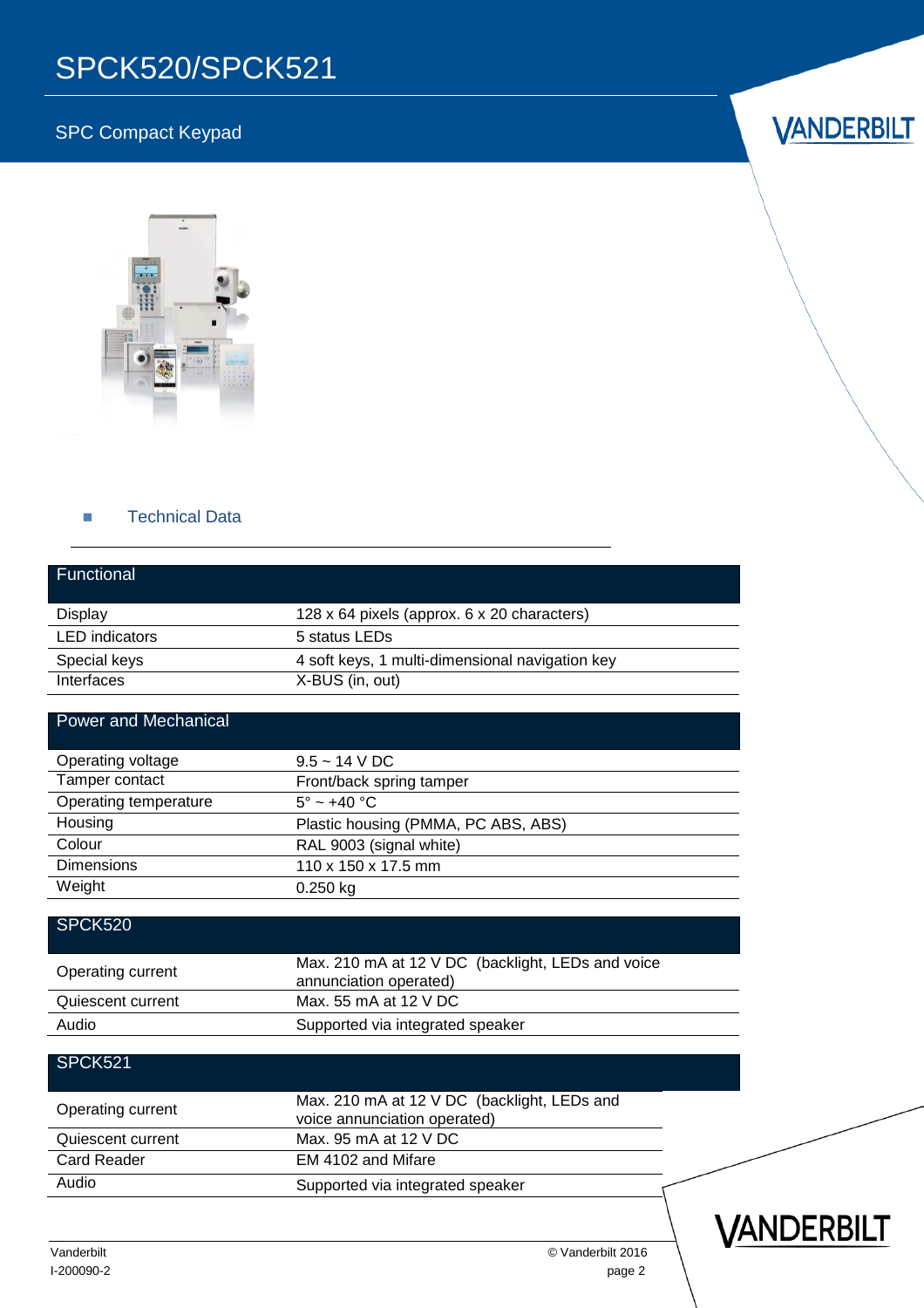### SPC Compact Keypad

### **C**rdering Data

| Type   | Art. No.         | <b>Description</b>                                           | Weight*    |
|--------|------------------|--------------------------------------------------------------|------------|
| Keypad | V54543-F115-A100 | Compact Keypad with graphical display and audio              | $0.325$ Kg |
| Keypad | V54543-F116-A100 | Compact Keypad with graphical display, card reader and audio | 0.325 Kg   |

\* Total weight of the product inclusive of the weight of its accessories and packaging.

### Additional Ordering Data

| <b>Type</b>                 | Art. No.         | <b>Description</b>                                                                       |
|-----------------------------|------------------|------------------------------------------------------------------------------------------|
| SPCK520\SPCK521 Accessories |                  |                                                                                          |
| SPCY520.000                 | V54543-H101-A100 | Flush Mount Box for SPCK52x                                                              |
| SPCY521.000                 | V54543-H102-A100 | Metal Back Box for SPCK52x                                                               |
| SPCW114.000                 | S54554-B104-A100 | SiWAY RF Module for SPCK52x                                                              |
| <b>SPC Panels</b>           |                  |                                                                                          |
| SPC6350.320-L1              | V54541-C118-A100 | SPC control panel, 16-512 zones, Ethernet, G5 metal<br>housing                           |
| SPC6330.320-L1              | V54541-C105-C100 | SPC control panel, 8-512 zones, Ethernet, G3 metal<br>housing                            |
| SPC5350.320-L1              | V54541-C117-A100 | SPC control panel, 16-128 zones, Ethernet, G5 metal<br>housing                           |
| SPC5330.320-L1              | V54541-C107-B100 | SPC control panel, 8-128 zones, Ethernet, G3 metal<br>housing                            |
| SPC5320.320-L1              | V54541-C106-B100 | SPC control panel, 8-128 zones, Ethernet, G2 metal<br>housing                            |
| SPC4320.320-L1              | V54541-C109-B100 | SPC control panel, 8-32 zones, Ethernet, G2 metal housing                                |
| SPC4320.220-L1              | V54541-C114-A100 | SPC control panel, 8-32 zones, Ethernet, G2 housing with<br>metal base and plastic cover |
| Keypads                     |                  |                                                                                          |
| SPCK520.100-N               | V54543-F115-A100 | Compact Keypad with graphical display and audio                                          |
| SPCK521.100-N               | V54543-F116-A100 | Compact Keypad with graphical display, card reader and<br>audio                          |
| SPCK620.100                 | V54543-F110-A100 | LCD keypad with graphical display                                                        |
| SPCK623.100                 | V54543-F111-A100 | LCD keypad with graphical display, card reader and audio                                 |
| SPCK420.100                 | V54543-F101-A100 | LCD keypad with 2 x 16 characters                                                        |
| SPCK421.100                 | V54543-F102-A100 | LCD keypad with 2 x 16 characters and integrated card<br>reader                          |
| <b>Expanders</b>            |                  |                                                                                          |
| SPCE452.100                 | V54542-F107-A100 | Expander with 8 outputs, back tamper                                                     |
| SPCE652.100                 | V54542-F106-A100 | Expander with 8 inputs and 2 outputs, back tamper                                        |
| SPCA210.100                 | V54547-A101-A100 | 2-door expander                                                                          |
| SPCP432.300                 | V54545-C103-A100 | Smart PSU with 2-door expander, G2-housing                                               |
| SPCP433.300                 | V54545-C104-A100 | Smart PSU with 2-door expander, G3-housing                                               |
| SPCE110.100                 | V54542-F104-A100 | Keyswitch expander with 2 LEDs and 3-position key switch                                 |
| SPCE120.100                 | V54542-F105-A100 | Indication expander with 16 LEDs, 4 function keys and<br>integrated card reader          |
| SPCW130.100                 | V54554-F101-B100 | SiWay RF-expander                                                                        |
| SPCP332.300                 | V54545-C102-A100 | Smart PSU with 8 inputs and 2 outputs, G2-housing                                        |
| SPCP333.300                 | S54545-C101-A100 | Smart PSU with 8 inputs and 2 outputs, G3-housing                                        |
| SPCP355.300                 | S54545-C105-A100 | Smart PSU with 8 inputs and 6 outputs, G5 metal housing                                  |





VANDERBILT